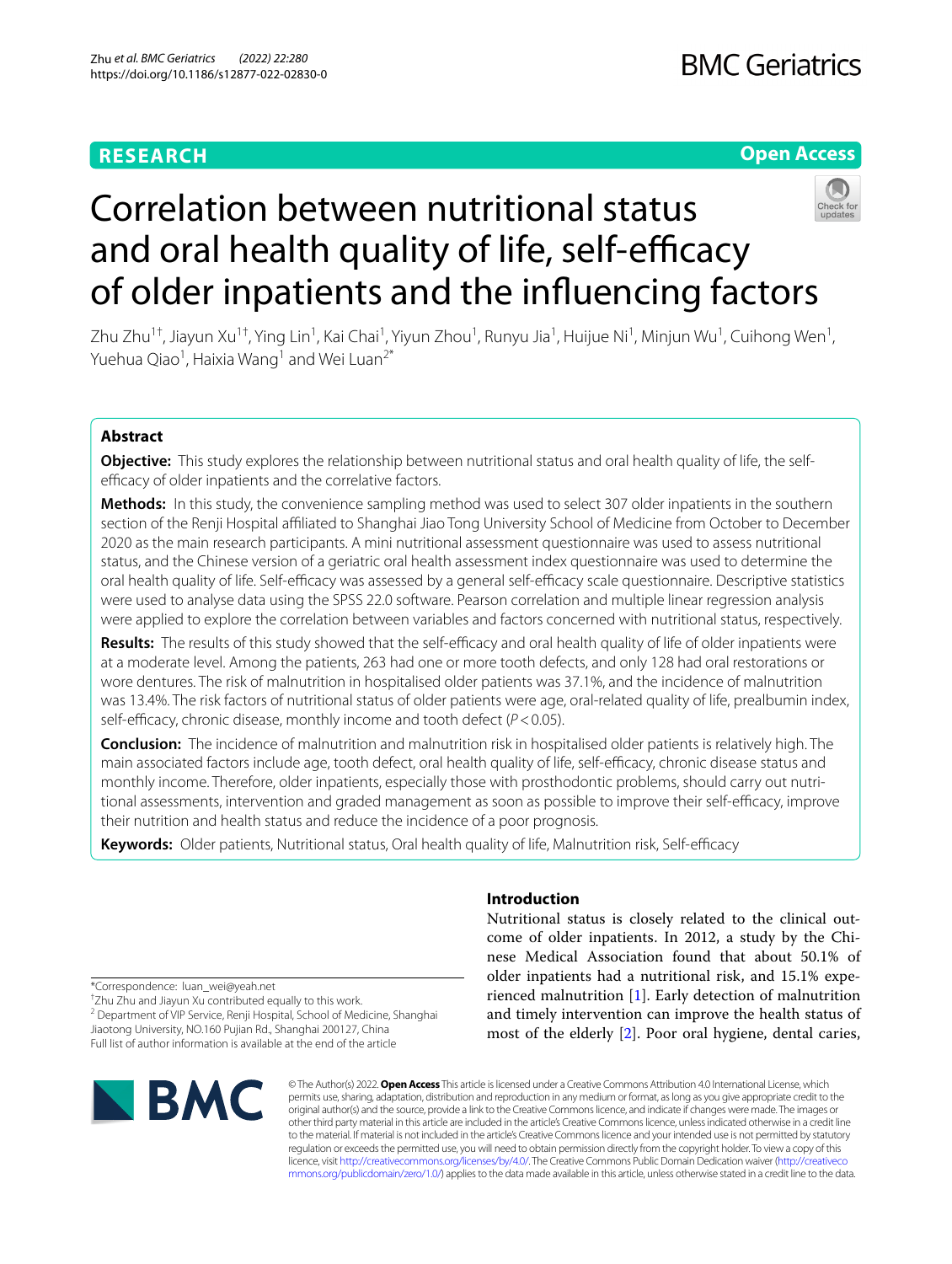periodontal disease or inappropriate dentures are common oral problems among the elderly [\[3](#page-6-2)], and poor masticatory function and oral health are considered risk factors for malnutrition  $[4]$  $[4]$  $[4]$ . Self-efficacy refers to the ability of patients to adopt corresponding healthcare behaviours in order to improve indicators and maintain proper health  $[5]$  $[5]$ . Improving self-efficacy can effectively enhance oral healthcare awareness and promote good oral healthcare behaviours.

A multitude of physical, social, psychological and biological factors contribute to a person's nutritional health status. Almost all these factors are particularly pertinent among older adults. Factors such as poverty, oral health behaviour, poor oral hygiene, dental caries and periodontal disease can afect the general and oral health of a person. Previous studies showed that impaired dental status can cause dietary limitations through chewing difficulty, resulting in impaired nutritional status [[6\]](#page-6-5). Furthermore, some reports showed that self-efficacy also affects the nutritional behaviours of the elderly [[7](#page-6-6)].

At present, studies pay more attention to oral health behaviour, oral health-related quality of life of the older or oral health self-efficacy of patients with diabetic periodontitis  $[8-10]$  $[8-10]$ . There are few reports on the correlation between oral health quality of life and the nutritional status of older inpatients [\[11](#page-6-9), [12\]](#page-6-10).

Therefore, this study intends to explore the correlation between nutritional status and oral health quality of life, self-efficacy of older inpatients and the related factors.

## **Materials and methods**

## **Research participants**

In this study, the convenience sampling method was used to select 307 older inpatients from the south part of the Renji Hospital afliated to the Shanghai Jiao Tong University School of Medicine from October to December 2020 as the main research participants. A questionnaire survey was conducted using the Chinese version of a geriatric oral health evaluation index, a mini nutritional assessment and a general self-efficacy scale for the older people. This study complies with the Declaration of Helsinki of the World Medical Association and has been approved by the ethics committee of our hospital (RA-2021-529). All patients signed an informed consent form.

## **Inclusion and exclusion criteria**

The inclusion criteria were as follows: (1) hospitalised older patients over 60years of age; (2) those who could eat by mouth and were in a stable condition, understood the content and purpose of the survey, and had no obstacles in communication, reading and writing; (3) those who voluntarily participated in the survey and signed the informed consent form.

The exclusion criteria were as follows:  $(1)$  older patients at the end-stage of various diseases; (2) older patients with mental diseases; (3) older patients without autonomous capacity; (4) family members or the patients did not cooperate with the investigation or communication.

#### **Research methods**

Before the questionnaires were issued in this study, the research investigators were uniformly trained. The researcher introduced in detail the purpose and method for flling out the questionnaire to the investigators, then issued the requirements of survey standardisation, standardised operation mode and supervision system in order to ensure the code of conduct and guidelines were implemented. After the training, the investigators were assessed one-to-one. Only those who passed the assessment could start the research work. The investigators collected the general information and questionnaires of the included patients in person. The surveys were conducted after obtaining the informed consent of the respondents, and the respondents could complete the questionnaire independently. If the respondent could not answer independently, the survey was completed with the assistance of the investigator and the questionnaire was withdrawn on the spot.

## **Main observation indicators**

The main observation indicators of this study included the following three parts: ①Patient's basic information: patient's name, hospitalisation number, medical department, gender, age, income, insurance type, household registration location, chronic disease prevalence (according to the Chinese expert consensus on prevention and treatment of chronic diseases, the chronic diseases in this study were defned as patients with cardiovascular and cerebrovascular diseases, cancer, diabetes and chronic respiratory diseases); ② Information about surgery and laboratory indicators: type and grade of surgery, the most recent prealbumin and albumin values in biochemical indicators; ③Oral denture restoration: whether there were dentures and their types, such as movable bridges, movable dentures, etc.

## **The Chinese Geriatric Oral Health Assessment Index (GOHAI)**

The GOHAI score scale used in this study was developed by Atchison et al. at the University of California in 1990 [[13\]](#page-6-11), and it is currently the most commonly used measurement tool for evaluating the oral health-related quality of life of the older people in the world. The Chinese version of the GOHAI was translated by Ling Junqi et al.  $[14]$  $[14]$  The scale has four dimensions and 12 items, involving physical function, psychosocial function, pain and discomfort.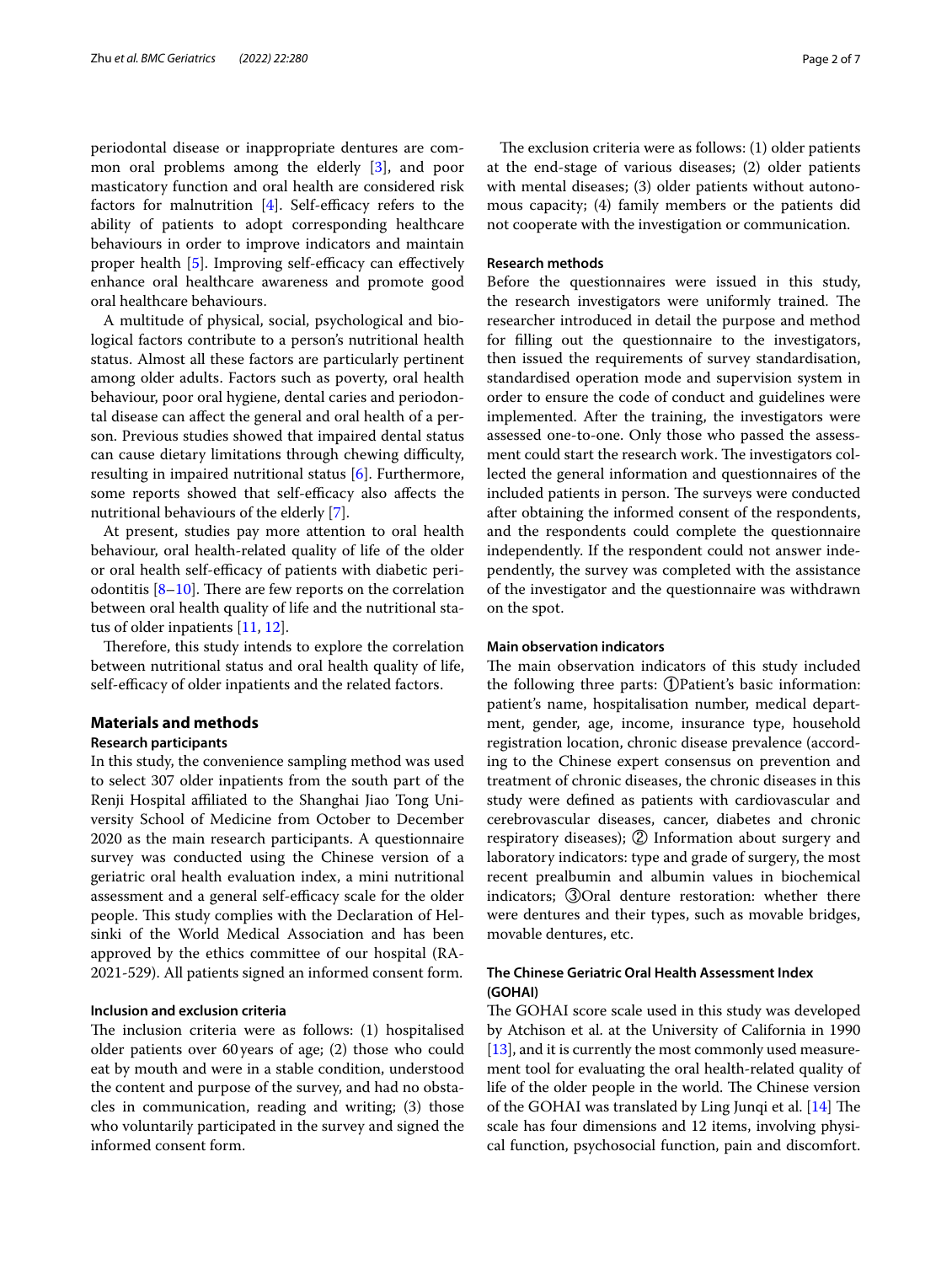The Likert 5-level scoring method is used, and the scores are as follows: never  $=1$  point, rarely  $=2$  points, occasionally = 3 points, often = 4 points, frequently = 5 points. Items 3, 7 and 11 are scored by reverse scoring. The total score of the scale is 60; the higher the score, the worse the oral health quality of life. The scale has good reliability and validity. The Cronbach's  $\alpha$  coefficient is 0.81.

## **Mini Nutritional Assessment (MNA) for the older people**

The MNA score table was first proposed by Guigoz et al. [[15\]](#page-6-13) in 1996. It has been widely used abroad and has good reliability and validity. MNA is composed of 18 indicators in four parts: anthropometric indicators, overall assessment, diet assessment and subjective assessment. The total score is 30 points. The scoring standard is as follows: 24–30 points indicate good nutrition; 23.5–17.0 points have the risk of malnutrition; 17.0 points or fewer indicate malnutrition. MNA is recommended internationally as a screening tool for malnutrition in older inpatients [ $16$ ]. MNA has high sensitivity (97.9–100%) and specificity (69.5–100%) [[17\]](#page-6-15).

## **General Self-Efficacy Scale (GSES)**

The Chinese version of the GSES was first established by Zhang Jianxin and Schwarzer et al. in 1995  $[18]$  $[18]$ . There are 10 items in total, involving the individual's self-confidence when encountering setbacks or difficulties. The Likert 4-level scoring method is used, and each item is scored from 1 to 4. For each item, the subjects answer 'completely incorrect', 'somewhat correct', 'mostly correct' or 'completely correct' according to their actual situation. The score is divided into three levels: 31–40 is good,  $20-30$  is medium and  $10-19$  is low. The higher the score, the better the self-efficacy. The scale has good reliability and validity. The Cronbach's  $\alpha$  coefficient is 0.87.

#### **Multiple regression analysis**

In this study, the result of single factor analysis was used as a reference, and 11 types of variables were assigned respectively:  $X1 = age$ ,  $X2 = household$  registration location,  $X3 =$ monthly income,  $X4 =$ chronic disease, X5=whether they have received health education about oral health knowledge,  $X6=$ albumin value,  $X7=$ prealbumin value,  $X8 =$ tooth defect,  $X9 =$ oral restoration or denture,  $X10 = \text{oral health quality of life score classifica}$ tion,  $X11$  = general self-efficacy score classification. The total score of the MNA was used as the dependent variable to perform stepwise regression analysis. All the data were entered into the SPSS 22.0 statistical software, and the stepwise regression method was used to construct the model.  $= 0.15$ , and The independent variable collinearity calculation was performed.

## **Statistical methods**

In this study, the SPSS 22.0 statistical software was used for data processing. The results of the questionnaire were entered into an Excel table by two persons, and continuous variables were presented as means and standard deviations. The counting data were expressed as percentages (%). A t-test or one-way analysis of variance (ANOVA) was used for comparison between groups with normal distribution, and a nonparametric test was used for comparison between groups without normal distribution. The Chi-square test was used for the counting data. Pearson correlation analysis was used to analyse the correlation between variables, and multiple linear regression analysis was used to analyse the related factors of nutritional assessment results of older inpatients. A *P* value of <0.05 was statistically significant.

### **Results**

## **General information**

In this study, 320 patient questionnaires were issued, and 307 valid questionnaires were returned. The effective recovery rate was 95.9%. Among the older patients surveyed in this study, 172 were males and 135 were females, with an average age of  $71.192 \pm 8.835$  years old. The places of household registration were 101 in the city, 87 in the urban–rural area, and 119 in the rural area. The education level was mainly junior high school and below (78.5%). Nearly one-third of the participants had a monthly income of 2500–5000 yuan/month and all of them had medical insurance of diferent types. Among the patients, 60.5% sufered from one or more chronic diseases, 259 had never received health education about oral health knowledge and 263 had one or more tooth defects, of which 128 had undergone oral restoration or wore dentures.

## **Oral healthcare, nutrition evaluation and self-efficacy scale scores of older inpatients**

The results of this study showed that the general self-efficacy scores, the total scores of oral health quality of life and the total nutritional evaluation scores of surveyed older patients were at a moderate level. The MNA scores of 152 cases ranged from 24 to 30, indicating good nutrition; 114 cases had a score of 23.5–17.0, which indicated a risk of malnutrition; 41 cases with a score of less than 17 were at risk of malnutrition. The incidence of malnutrition risk in this study was 37.1%, and the incidence of malnutrition was 13.4%. See Table [1](#page-3-0) for details.

## **Correlation of oral healthcare, nutritional evaluation and self‑efcacy scale scores of older inpatients**

The results of this study showed that the simple nutritional evaluation and general self-efficacy of older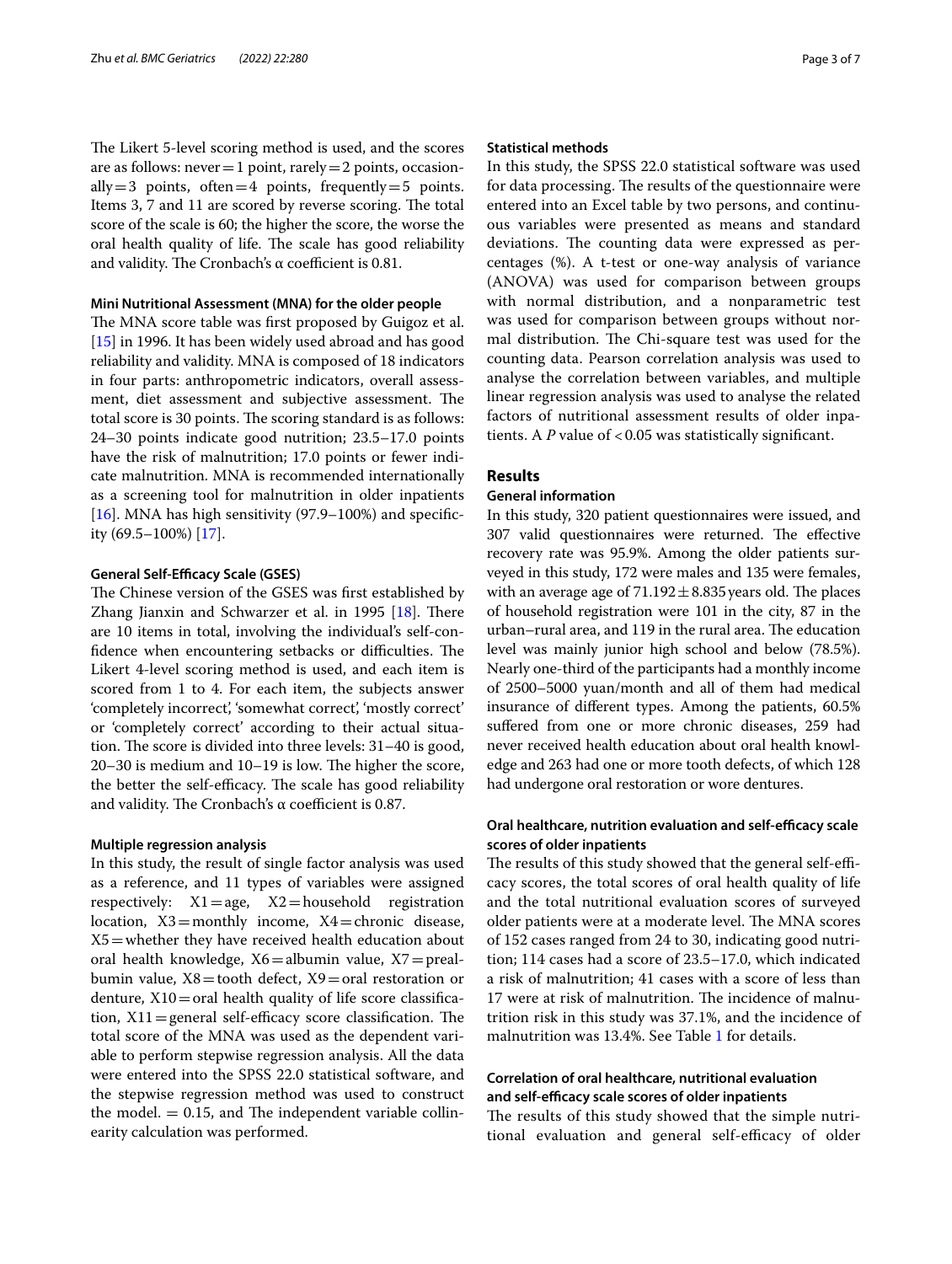<span id="page-3-0"></span>**Table 1** Scores of oral health care, nutrition evaluation and selfefficacy scale

| Indicator          | <b>GSES</b> score | <b>GOHAI</b> score | <b>MNA</b> score |
|--------------------|-------------------|--------------------|------------------|
| Average            | 25.426            | 27.969             | 27.664           |
| Standard deviation | 6774              | 7.887              | 5.048            |
| Minimum            | 10.00             | 12.00              | 3.00             |
| Maximum            | 40.00             | 51.00              | 36.00            |

hospitalised patients exhibited a signifcant positive correlation  $(P<0.01)$ , and the oral health quality of life exhibited a signifcant negative correlation with general self-efficacy and simple nutritional evaluation  $(P<0.01)$ . See Table [2](#page-3-1) for details.

## **Single‑factor analysis of the nutritional assessment of older inpatients**

The results of this study showed that the different demographic factors of the research participants had been tested to be normally distributed, and the scores of each scale were also normally distributed. Therefore, the above items were used as independent variables (the distribution of each scale is divided into corresponding levels by scores) and the simple nutrition evaluation scores were used as the dependent variable for single-factor analysis. The results of the study showed that there were significant diferences in the average score of nutritional assessment in terms of the 11 variables  $(P<0.05)$ . See Table [3](#page-4-0) for details.

## **Multiple regression analysis of relative factors on nutritional assessment of older inpatients**

After a total of eight variable iteration screenings, the research results showed that a total of eight factors were included in the variable equation model. The model was well constructed and had a certain predictive efect on MNA. The summary of the regression equation model and analysis results are shown in Table [4](#page-5-0).

## **Discussion**

Appropriate and adequate nutrition of the older people is of great importance for their general and oral health. Diet plays an important role in preventing disease in the elderly [\[19](#page-6-17)]. It has been shown that general health and quality of diet are determined by social support, socioeconomic status, culture and oral health [\[20](#page-6-18)]. In the present study, the single factor and multiple regression analysis were performed, through which the understanding of the relationship among nutritional status, oral health quality of life and self-efficacy of older inpatients is deepened.

The level of average self-efficacy and average oral health quality of life of this study are consistent with previous research conclusions [\[5](#page-6-4)]. In terms of oral restoration, there were problems such as a high incidence of dentition defects and a low restoration rate, as well as a lack of education about oral healthcare, which is similar to the results of Wang Zhonghua's research [[21\]](#page-6-19). In the results of this study, the incidence of malnutrition and malnutrition risk were lower than the results of the 2012 national nutrition survey of older inpatients [\[1](#page-6-0)], which relates to the rise in the overall economic level of our society, the improvement in the living standards of residents and the rich social support, as evidenced by the surveyed area being located in a very large city. As the immune function of the elderly is relatively reduced, accompanying malnutrition can increase the chance of infection, leading to an increase in hospitalisation days, hospitalisation costs and mortality [[22\]](#page-6-20), which requires giving this matter full attention.

The results of this study show that the oral health awareness and self-efficacy level of older inpatients might be related to their nutritional status and enhancing the oral health quality of life and self-efficacy of older patients will help improve their nutritional status. Previous studies have shown that malnutrition is an important cause of the decline in the quality of life of the elderly; it increases the incidence of chronic diseases and weakness, and it creates obstacles to self-care ability, which can lead to an increase in the economic burden of society and families [[23](#page-6-21)]. Medical staff should actively help the older

<span id="page-3-1"></span>

| Table 2 Correlation of oral health care, nutritional evaluation and self-efficacy scale scores in hospitalized elderly |  |  |
|------------------------------------------------------------------------------------------------------------------------|--|--|
|------------------------------------------------------------------------------------------------------------------------|--|--|

| Indicator   |                          | <b>MNA</b> score | <b>GOHAI score</b>     | <b>GSES</b> score |
|-------------|--------------------------|------------------|------------------------|-------------------|
| MNA score   | Pearson related          |                  |                        |                   |
|             | Correlation (two-tailed) |                  |                        |                   |
| GOHAI score | Pearson related          | $-0.407$ **      |                        |                   |
|             | Correlation (two-tailed) | 0.000            |                        |                   |
| GSES score  | Pearson related          | $0.206***$       | $-0.233$ <sup>**</sup> |                   |
|             | Correlation (two-tailed) | 0.000            | 0.000                  |                   |

\*\*The correlation is signifcant at the 0.01 level (two-tailed)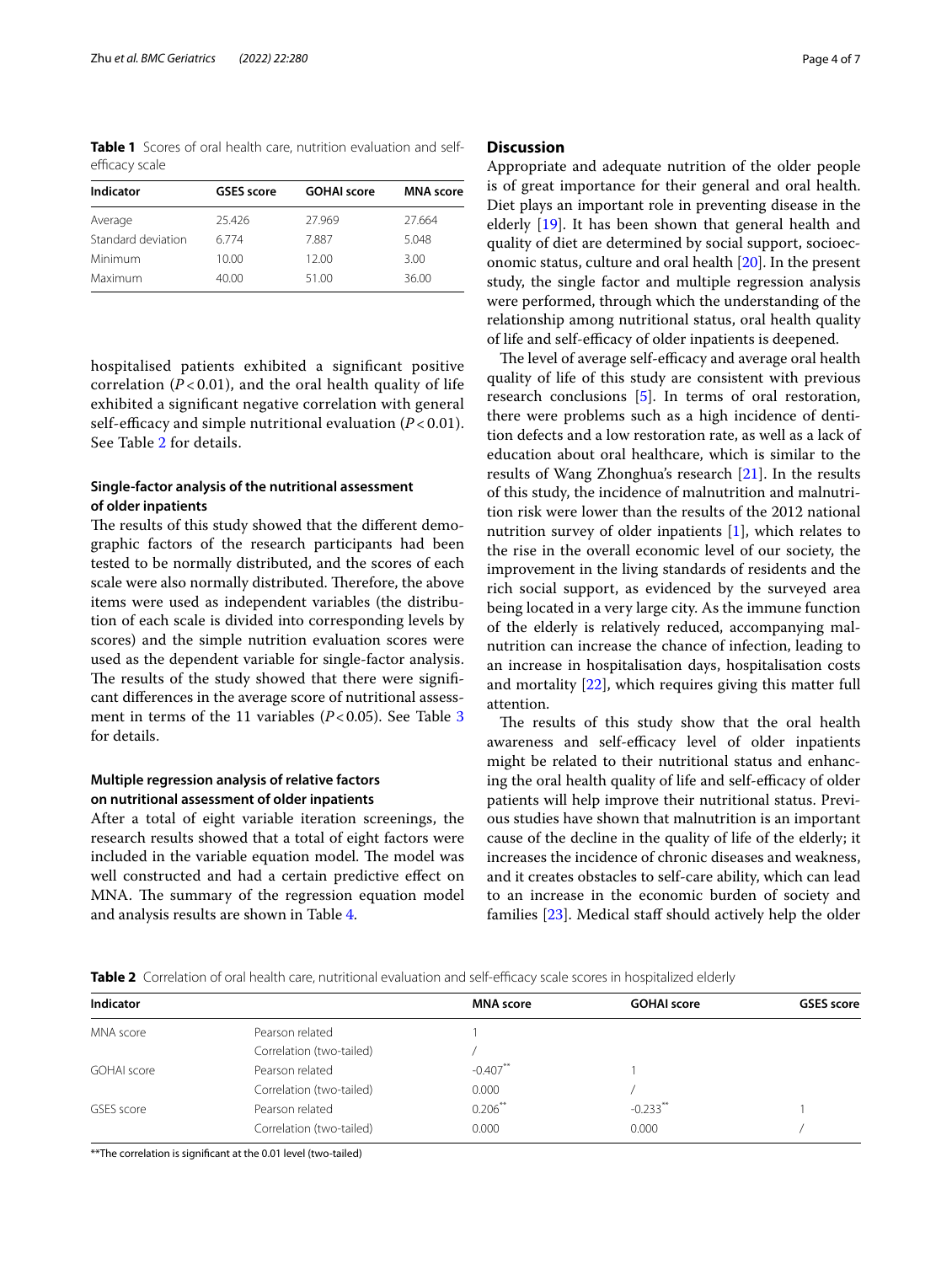## <span id="page-4-0"></span>**Table 3** Single factor analysis of mini-nutritional assessment scale for elderly patients

| Item                                                 |                                                   | Number<br>of cases | $(\overline{X} \pm S)$ | F/t value | P value               |
|------------------------------------------------------|---------------------------------------------------|--------------------|------------------------|-----------|-----------------------|
| Gender                                               | Male                                              | 172                | 21.837±4.647           | 0.616     | 0.433                 |
|                                                      | Female                                            | 135                | 21.381±5.523           |           |                       |
| Department                                           | Surgical Department                               | 178                | 21.134±5.140           | 2.609     | 0.075                 |
|                                                      | Internal Medicine Department                      | 129                | 22.408±4.868           |           |                       |
| Age                                                  | 61-70 years old                                   | 173                | 22.482±4.295           | 6.022     | $0.001^*$             |
|                                                      | 71-80 years old                                   | 82                 | 21.396±4.811           |           |                       |
|                                                      | 81-90 years old                                   | 44                 | 19.284±6.908           |           |                       |
|                                                      | 91 years old and above                            | 8                  | 18.750±6.065           |           |                       |
| <b>Education level</b>                               | Primary school and below                          | 122                | 21.127±5.354           | 1.697     | 0.618                 |
|                                                      | Junior high school                                | 119                | 21.979±4.580           |           |                       |
|                                                      | Senior high school and technical secondary school | 38                 | 21.039±5.932           |           |                       |
|                                                      | College and above                                 | 28                 | 23.214±3.952           |           |                       |
| Insurance type                                       | Urban and rural resident insurance                | 244                | 21.629±5.152           | 0.773     | 0.462                 |
|                                                      | Four types of insured medical insurance           | 34                 | 22.397±4.432           |           |                       |
|                                                      | Non-local medical insurance                       | 29                 | 20.810±4.850           |           |                       |
| Registered permanent residence                       | Urban area                                        | 101                | 23.109±3.736           | 14.081    | $0.000^{\degree}$     |
|                                                      | Urban-rural area                                  | 87                 | 21.648±4.875           |           |                       |
|                                                      | Rural area                                        | 119                | 16.250±7.408           |           |                       |
| Monthly economic income                              | Less than 2500 yuan/month                         | 68                 | 18.67±66.025           | 14.675    | 0.000                 |
|                                                      | 2500-5000 yuan/month                              | 100                | 19.600 $\pm$ 4.992     |           |                       |
|                                                      | 5001-8000 yuan/month                              | 89                 | 22.250±3.023           |           |                       |
|                                                      | More than 8001 yuan/month                         | 29                 | 23.363±3.256           |           |                       |
| <b>Chronic disease</b>                               | None                                              | 121                | 22.632±4.372           | 3.022     | 0.030                 |
|                                                      | 1 type                                            | 98                 | 21.331±5.289           |           |                       |
|                                                      | 2 types                                           | 73                 | 20.506±5.320           |           |                       |
|                                                      | 3 types and above                                 | 15                 | 20.100±6.121           |           |                       |
| Have you received health education about oral health | Yes                                               | 47                 | 22.000±4.717           | 2.173     | 0.046                 |
| knowledge?                                           |                                                   | 259                |                        |           |                       |
|                                                      | Never                                             | 109                | 20.583±5.088           |           | 0.301                 |
| Have you had any surgery and the level of surgery?   | None                                              |                    | 21.674±5.072           | 1.222     |                       |
|                                                      | Level 1                                           | 32                 | 23.062±3.468           |           |                       |
|                                                      | Level 2                                           | 71                 | 21.162±5.753           |           |                       |
|                                                      | Level 3                                           | 50                 | 20.770±5.573           |           |                       |
|                                                      | Level 4                                           | 39                 | 22.051±3.906           |           |                       |
| Albumin grading                                      | Abnormal                                          | 135                | 19.800 $\pm$ 5.927     | 35.499    | 0.000"                |
|                                                      | Normal                                            | 172                | 23.078±3.648           |           |                       |
| Prealbumin grading                                   | Abnormal                                          | 126                | 19.337±5.865           | 51.692    | $0.000$ <sup>**</sup> |
|                                                      | Normal                                            | 181                | 23.237±3.626           |           |                       |
| <b>Tooth defect condition</b>                        | No defect                                         | 44                 | 21.710±4.933           | 5.760     | $0.015*$              |
|                                                      | One or more teeth defects                         | 263                | 20.744±3.359           |           |                       |
| Oral restoration or denture condition                | None                                              | 179                | 21.664±5.284           | 2.430     | 0.026                 |
|                                                      | One fixed bridge                                  | 26                 | 23.884±3.207           |           |                       |
|                                                      | Two or more fixed bridges                         | 26                 | 18.826±4.890           |           |                       |
|                                                      | Partial removable denture                         | 30                 | 21.366±5.396           |           |                       |
|                                                      | Fixed bridge + partial movable denture            | 3                  | 21.166±4.310           |           |                       |
|                                                      | Complete denture                                  | 30                 | 21.716±4.563           |           |                       |
|                                                      | Implanted teeth                                   | 13                 | 22.923±3.232           |           |                       |
| Oral health quality of life score classification     | Good                                              | 64                 | 23.109±3.736           | 14.081    | $0.000^*$             |
|                                                      | Medium                                            | 225                | 21.648±4.875           |           |                       |
|                                                      | Bad                                               | 18                 | 16.250±7.408           |           |                       |
| General self-efficacy score classification           | Bad                                               | 41                 | 21.122±5.934           | 3.261     | 0.040                 |
|                                                      | Medium                                            | 205                | 21.304±4.954           |           |                       |
|                                                      | Good                                              | 61                 | 23.098±4.506           |           |                       |
|                                                      |                                                   |                    |                        |           |                       |

 $^\ast$  The correlation is significant at the 0.01 level;  $^\ast$ The correlation is significant at the 0.05 level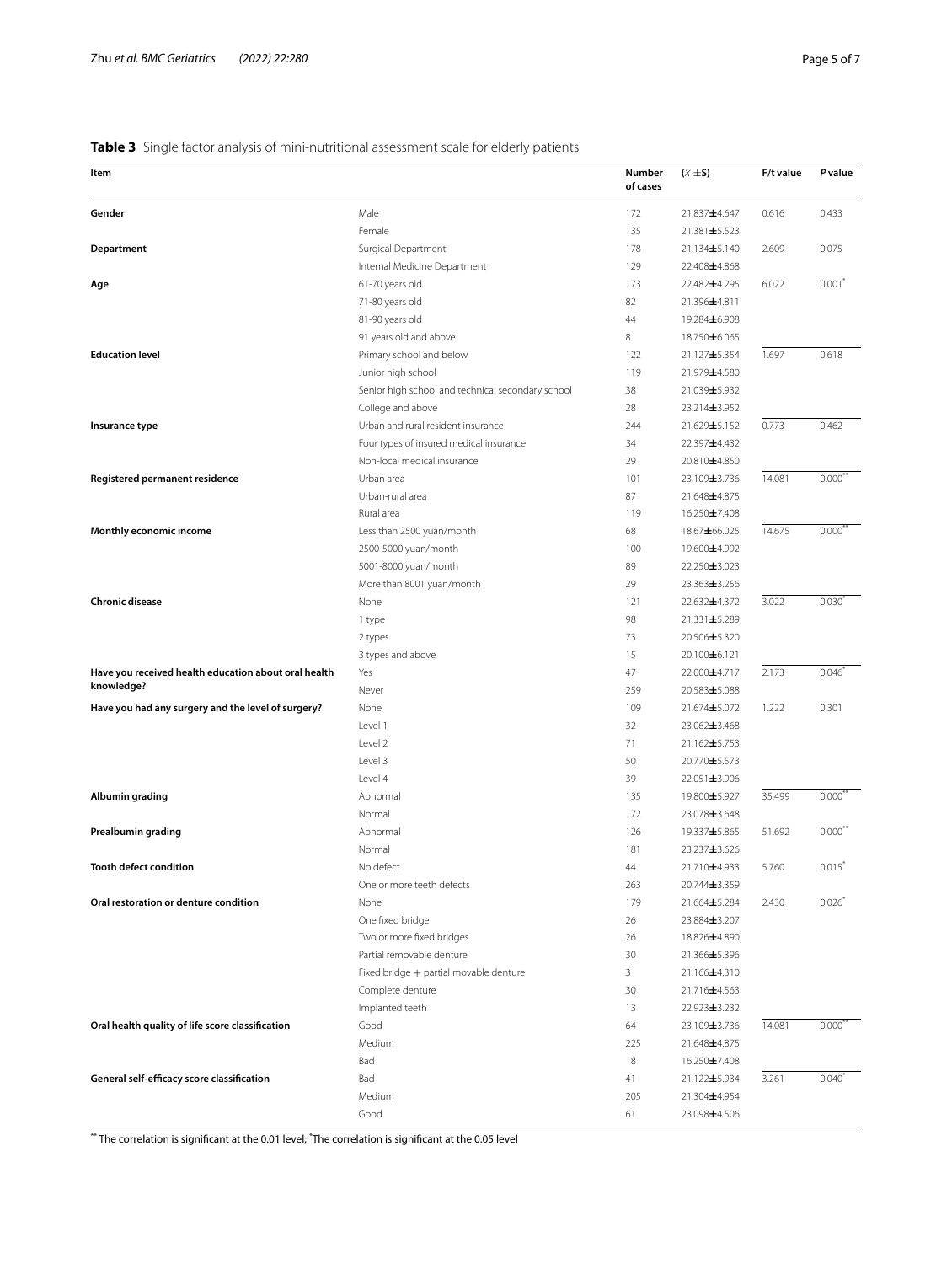|   | Model                   | <b>Nonstandard coefficient</b> |                       | Standardization<br>coefficient | т        | Sig.  | <b>Collinearity statistics</b> |       |
|---|-------------------------|--------------------------------|-----------------------|--------------------------------|----------|-------|--------------------------------|-------|
|   |                         | B                              | <b>Standard error</b> | <b>Beta</b>                    |          |       | <b>Tolerance</b>               | VIF   |
| 8 | (constant)              | 18.855                         | 2.965                 |                                | 6.359    | 0.000 |                                |       |
|   | Age                     | $-0.081$                       | 0.028                 | $-0.142$                       | $-2.870$ | 0.004 | 0.932                          | 1.073 |
|   | Oral quality of life    | $-2.625$                       | 0.489                 | $-0.258$                       | $-5.371$ | 0.000 | 0.987                          | 1.014 |
|   | General self efficacy   | 1.664                          | 0.416                 | 0.204                          | 3.999    | 0.000 | 0.878                          | 1.139 |
|   | Chronic basic diseases  | $-0.799$                       | 0.274                 | $-0.143$                       | $-2.916$ | 0.004 | 0.955                          | 1.047 |
|   | Monthly economic income | 1.553                          | 0.478                 | 0.160                          | 3.248    | 0.001 | 0.944                          | 1.060 |
|   | Tooth defect            | $-1.623$                       | 0.706                 | $-0.113$                       | $-2.301$ | 0.022 | 0.954                          | 1.048 |
|   | Albumin index           | 2.374                          | 0.644                 | 0.231                          | 3.686    | 0.000 | 0.583                          | 1.716 |
|   | Prealbumin index        | .365                           | 0.652                 | 0.134                          | 2.094    | 0.037 | 0.559                          | 1.790 |

<span id="page-5-0"></span>**Table 4** Multiple regression analysis on Infuencing Factors of simple nutritional assessment score for the elderly

*R*=0.579, *R*<sup>2</sup>=0.336, After adjustment *R*<sup>2</sup>=0.317, F=18.374, *P*<0.001

people establish a good oral healthcare concept, assist in changing their bad eating habits and increase self-efficacy. Meanwhile, oral health education is also signifcant in establishing the quality of life.

This study found that the patient's age, oral-related quality of life, albumin index, prealbumin index, self-efficacy, chronic disease, monthly income and tooth defects were risk predictors of the nutritional status of older inpatients. The older the patient, the worse the economic situation, and the corresponding level of oral-related quality of life and nutritional status may be reduced. The nutritional status of patients with fewer basic diseases may be better than that of patients with more basic diseases. The condition of albumin and prealbumin can reflect the protein status of the human internal organs and can better refect the storage and consumption of nutrients [\[24,](#page-6-22) [25\]](#page-6-23). Malnutrition is a related factor for the poor prognosis of many chronic diseases. Early detection of malnutrition and timely intervention can improve the health of the vast majority of the elderly and reduce the incidence of chronic diseases [\[26](#page-6-24)]. It is suggested that in clinical work, medical staf should carry out early nutritional assessments, conduct intervention and graded management for older patients with advanced age, and evaluate for tooth defects, chronic diseases, low monthly income and low self-efficacy level, so as to improve the patients' self-efficacy, nutrition and health status, thereby reducing the incidence of a poor prognosis.

In 2016, a systematic review divided the risk factors that can lead to malnutrition in older patients into fve categories: physical function, mental state, oral hygiene, social factors and eating behaviour [\[27](#page-6-25)]. It can be seen that improving the nutritional status of the older people requires comprehensive consideration from multiple aspects. In addition, older patients are susceptible to diseases, their physiological and psychological adaptability are reduced during hospitalisation and risk factors for malnutrition are more and more complex. Therefore, it is necessary to evaluate and intervene correctly in light of the diferent conditions of older hospitalised patients through early identifcation of relevant risk factors and biochemical indicators, timely nutritional intervention or nutritional support treatment for the older people who have malnutrition or malnutrition risk. At diferent times of in-hospital nursing or extended nursing, targeted health guidance and health education should be adopted according to the age, education level and hobbies of the older patients, especially those with oral problems. These practices will guide them in regularly screening their oral and nutritional status, choosing the correct behaviour of eating, enhancing their awareness of oral healthcare and ultimately improving their nutritional and health status, reducing the incidence of a poor prognosis.

This research still has shortcomings. First of all, this study is a single-centre clinical study, and subsequent multicentre clinical studies are still needed for further discussion. Secondly, the sample size included in this study is relatively small, and it is still necessary to increase the sample size for further research.

## **Conclusion**

The main related factors of nutritional status include age, tooth defect, oral health quality of life, self-efficacy, chronic disease and monthly income, etc. Therefore, older inpatients, especially those with oral restoration problems, should have nutritional assessment, intervention and graded management carried out as soon as possible to improve their self-efficacy, improve their nutrition and health status and reduce the incidence of a poor prognosis.